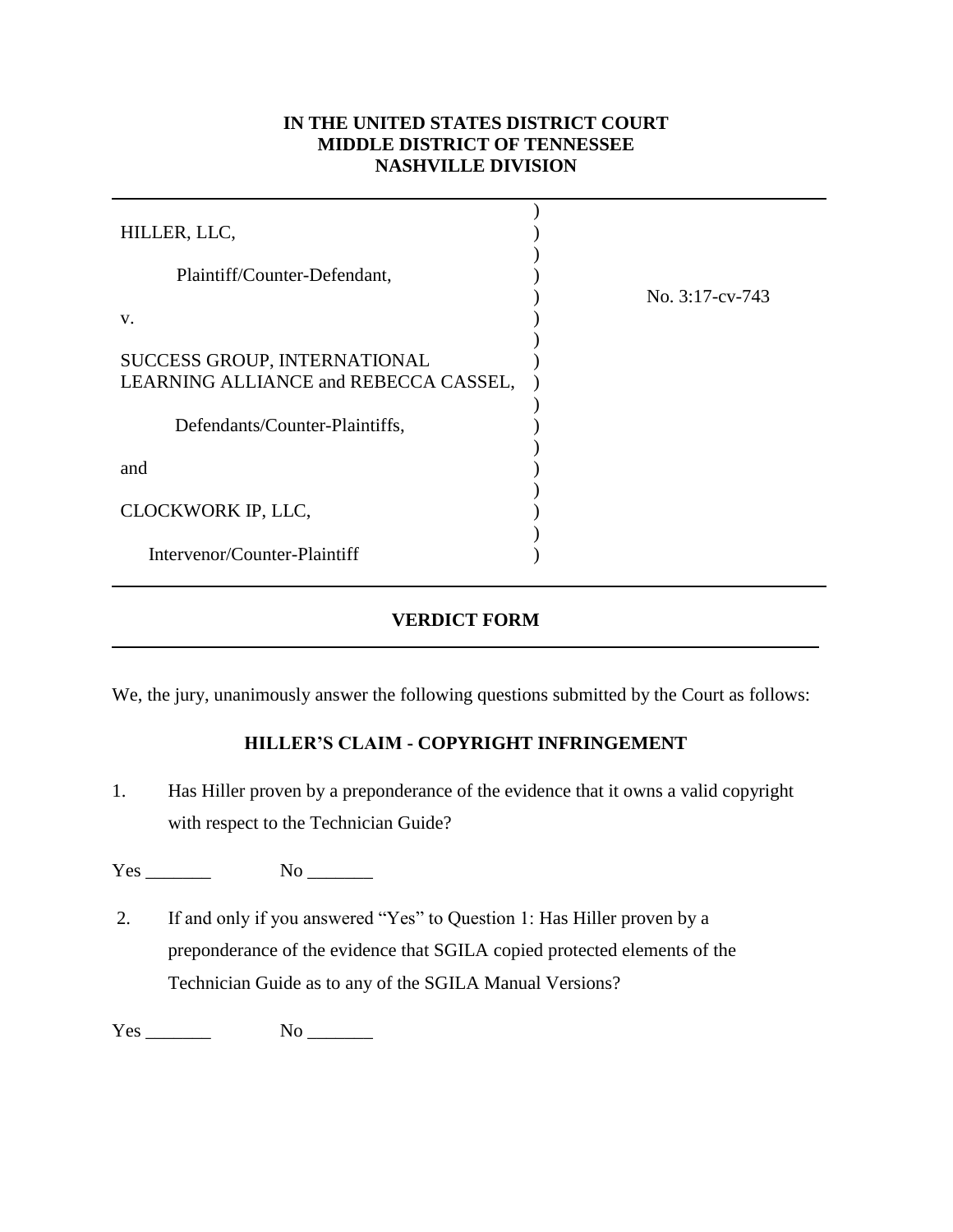3. If and only if you answered "Yes" to Question 1: Has Hiller proven by a preponderance of the evidence that Cassel copied protected elements of the Technician Guide as to any of the SGILA Manual Versions?

Yes \_\_\_\_\_\_\_ No \_\_\_\_\_\_\_

4. If and only if you answered "Yes" to Question 2: Has Hiller proven by a preponderance of the evidence that SGILA committed willful infringement?

Yes \_\_\_\_\_\_\_ No \_\_\_\_\_\_\_

5. If and only if you answered "Yes" to Question 3: Has Hiller proven by a preponderance of the evidence that Cassel committed willful infringement?

Yes No  $\overline{N}$ 

6. Have Defendants proven by a preponderance of the evidence the affirmative defense of joint authorship?

Yes No  $\overline{N}$ 

7. Have Defendants proven by a preponderance of the evidence the affirmative defense of estoppel?

Yes No  $\overline{N}$ 

8. Have Defendants proven by a preponderance of the evidence the affirmative defense of license?

Yes No  $\overline{N}$ 

9. Have Defendants proven by a preponderance of the evidence the affirmative defense of unclean hands?

Yes No  $\overline{N}$